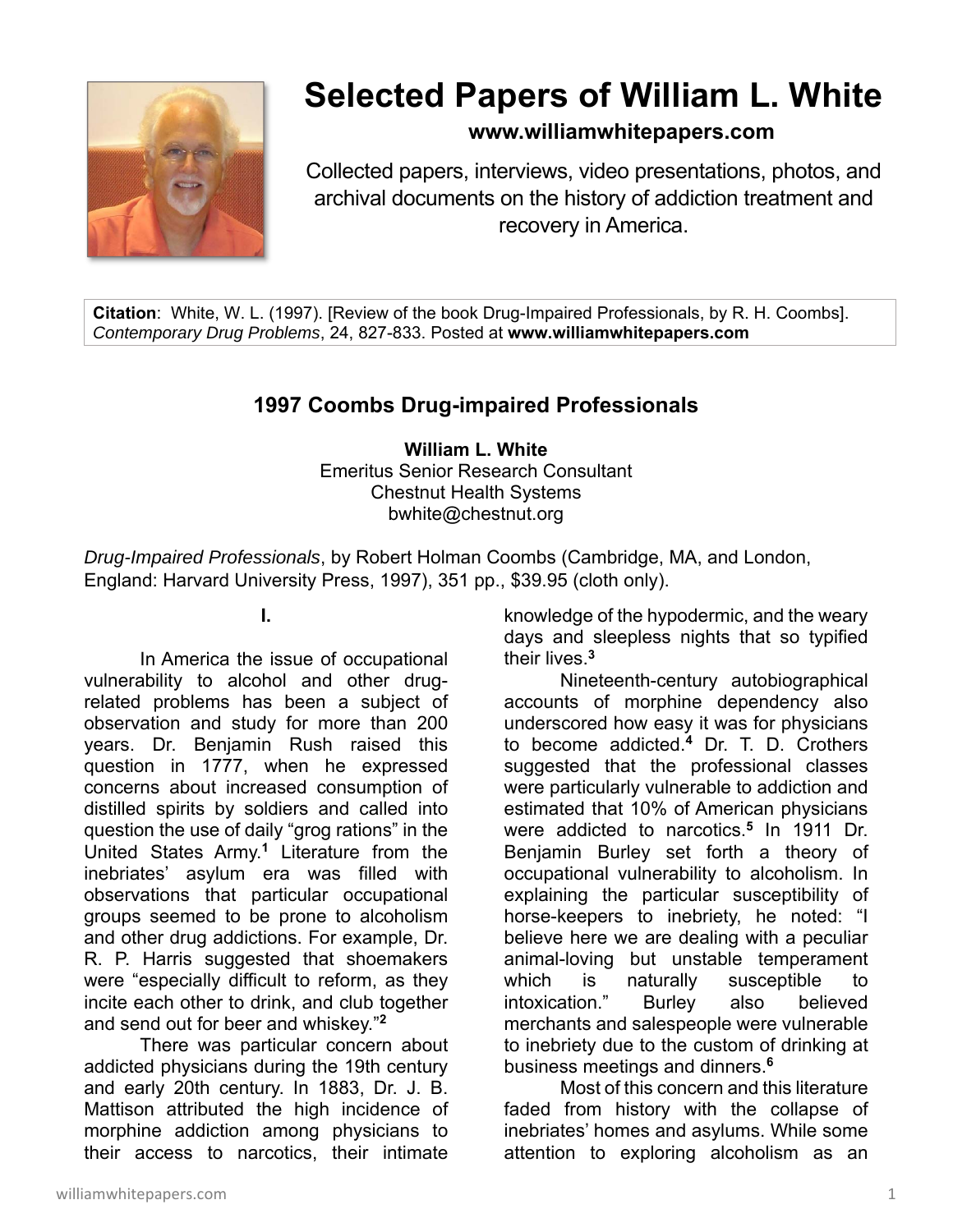"occupational disease" was sparked in the 1940s in tandem with the rise of what has been called the modern alcoholism movement,**<sup>7</sup>** this was only a warm-up for the intense focus on addicted professionals that grew out of the addiction treatment industry's more recent interest in "special populations." That interest generated a large body of literature, to which Robert Holman Coombs has added a new and significant contribution in Drug-Impaired Professionals.

**II**.

 The growing array of literature on impaired professionals has emerged as a genre within the larger body of addiction literature. Subjects that have become mandatory in articles and texts addressing this issue include: literature reviews of problem prevalence; overviews of the signs, symptoms and stages of addiction; overviews of treatment modalities and mutual aid societies; and discussions of the specialty groups that exist specifically to aid addicted professionals. Even though Coombs's text covers these required discussions with greater depth and insight than many earlier texts, its strengths lie in another area.

 Coombs's first contribution is his recognition that addicted and recovering professionals are not a homogeneous group to be easily depicted in sweeping generalizations. The addiction of "pedestal professionals" is portrayed as springing from multiple etiological pathways that unfold in diverse drug choices and patterns of use and consequence and that follow different pathways of recovery. Typical of this subtlety is Coombs's classification of professionals across a continuum of drug-involvement intensity: abstention (Type 1), those who use socially (Type 2), those who abuse drugs but are not chemically dependent (Type 3), those who are physically but not psychologically dependent (Type 4), and those who are physically and psychologically dependent (Type 5). Coombs makes particular note of how Type 4 and Type 5 differ in their response to treatment and styles of recovery; for example, Type 4

 Any text on drug-impaired professionals should answer at least four questions: (1) What is the relative prevalence of alcohol- and other drugrelated problems among professionals? (2) What unique factors influence the vulnerability of professionals to alcohol- and other drug-related problems? (3) How do the patterns of use and addiction differ for professionals? (4) How is the process of treatment and recovery different for professionals? Coombs addresses all of these questions, but the book's unique contribution lies in its answers to questions 3 and 4.

Coombs uses an extensive review of the professional literature and the findings of interviews with 91 addicted professionals (physicians and medical students, dentists, pharmacists, nurses, attorneys, and pilots) to answer these questions. The professional literature portrays medical professionals, lawyers and pilots to be at higher risk for alcohol and other drug-related problems than members of the general population. This same literature notes the overrepresentation of addiction-related problems within the disciplinary actions taken against these professionals. In spite of such documentation, Coombs suggests that chemical dependency among professionals exists as a "secret sickness" masked by cultural misconceptions of who is and who is not vulnerable to addiction.

 Coombs's insights into the question of the conditions that make professionals vulnerable to alcohol- and other drug-related problems include discussions of the pedestal pressure placed on such professionals and the temptation to use psychoactive drugs to bridge the gap between this idealized image and one's real self. The neglect of emotional needs within the rigorous training of professionals, the endemic overwork, the resulting social isolation and erosion of selfcare, the easy availability of drugs (for medical professionals), and lack of knowledge about addiction are all explored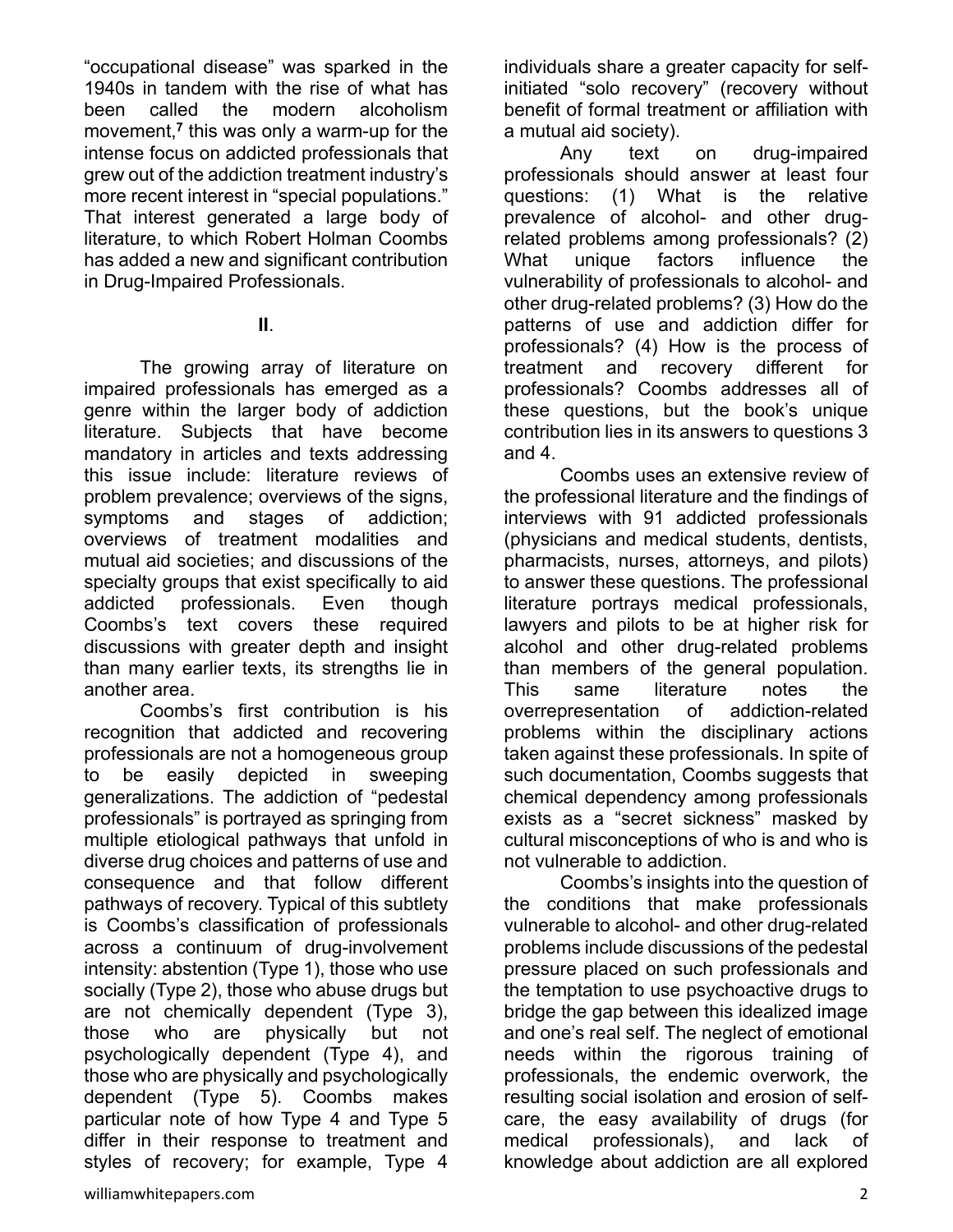as factors contributing to professionals' vulnerability to addiction. It is little wonder within such a context that drugs pose as magical elixirs promising improved performance, relaxation, social ease, relief from physical and emotional pain, and, not insignificantly, sleep.

### **III.**

 What Coombs offers that others have not is an ethnography of the addicted professional. This is a well-written book, but its most unique quality is that it lets the words of addicted and recovered professionals pass directly to the reader with a minimum of adulteration and interpretation. If you would like to listen to nearly 100 professionals tell you what they have learned from their own addictions and recoveries, this book provides just such an opportunity. It takes you inside the surgery suite with the fentanyl-addicted anesthesiologist whose perfect attendance is due to the workplace's role as the source of fentanyl. You go inside the cockpit of an airplane with the hangoverplagued alcoholic pilot, and inside the hospital room with the addicted nurse. You discover how physicians and nurses "eat the mail" (use drug company samples) and use "pad power" (false prescriptions) as well as deception and theft to sustain their addictions. You learn the quite remarkable story of an addicted Samaritan pharmacist who filled patients' prescriptions out of his own drug supplies when the pharmacy ran out of particular drugs. Coombs's book opens a window into the culture of the impaired professionals—their rituals of drug procurement and of drug use, and their strategies to avoid detection. With 30 years in the addiction field, I have encountered many ingenious methods used by addicts to conceal their drug use, but the Coombsdetailed descriptions of schemes used by physicians, nurses, and pharmacists to beat drug-testing procedures were by themselves worth the price of the book. From pharmacists who concoct fake urine to physicians and nurses who devise elaborate methods of urine substitution, one learns how impaired professionals use their

intelligence and creativity to sustain their addictions. We also learn how for most professionals addiction was not a plunge but a slow, insidious slide from self-willed control to loss of control. Most of all, the reader gets an inside look at the incredible isolation and secrecy that dominate the life of the addicted professional.

 Coombs's book is also a cartography of the addicted professional's mind, expressed in a raw, unfiltered manner. We learn the patterns of thinking that postpone the professional's self-confrontation with his or her status as an addict. Many professionals, by viewing addicts with considerable contempt and disdain, cherish an exaggerated caricature of addiction to deny the reality of their own loss of control over their drug intake. Although Coombs's medical informants knew surprisingly little about addiction before they experienced it, their knowledge of drugs and their professionally groomed sense of omnipotence often provided a false security against addiction. Many believed they would recognize when they were getting in trouble and could switch drugs to avoid addiction. We learn in this book the turning points that marked the transition from addiction to recovery, and we learn something about the developmental stages of recovery shared by the professionals in Coombs's study. Particularly striking are the varied paths that led to recovery for those interviewed: overdoses and medical problems, selfrecognition of a problem, despair, legal troubles, or pressure from family or colleagues. The reader also encounters variations in sobriety-based support structures used by those Coombs interviewed. These ranged from traditional treatment and Twelve Steps affiliation to "solo recovery." If professionals are more vulnerable to addiction, the good news is the remarkably high (75%-90%) recovery rate reported in the addiction treatment literature that Coombs reviews.

 Coombs does not spend much time describing the special addiction treatment programs for the impaired professional that were implemented and heavily marketed during the past 15 years. However, there is